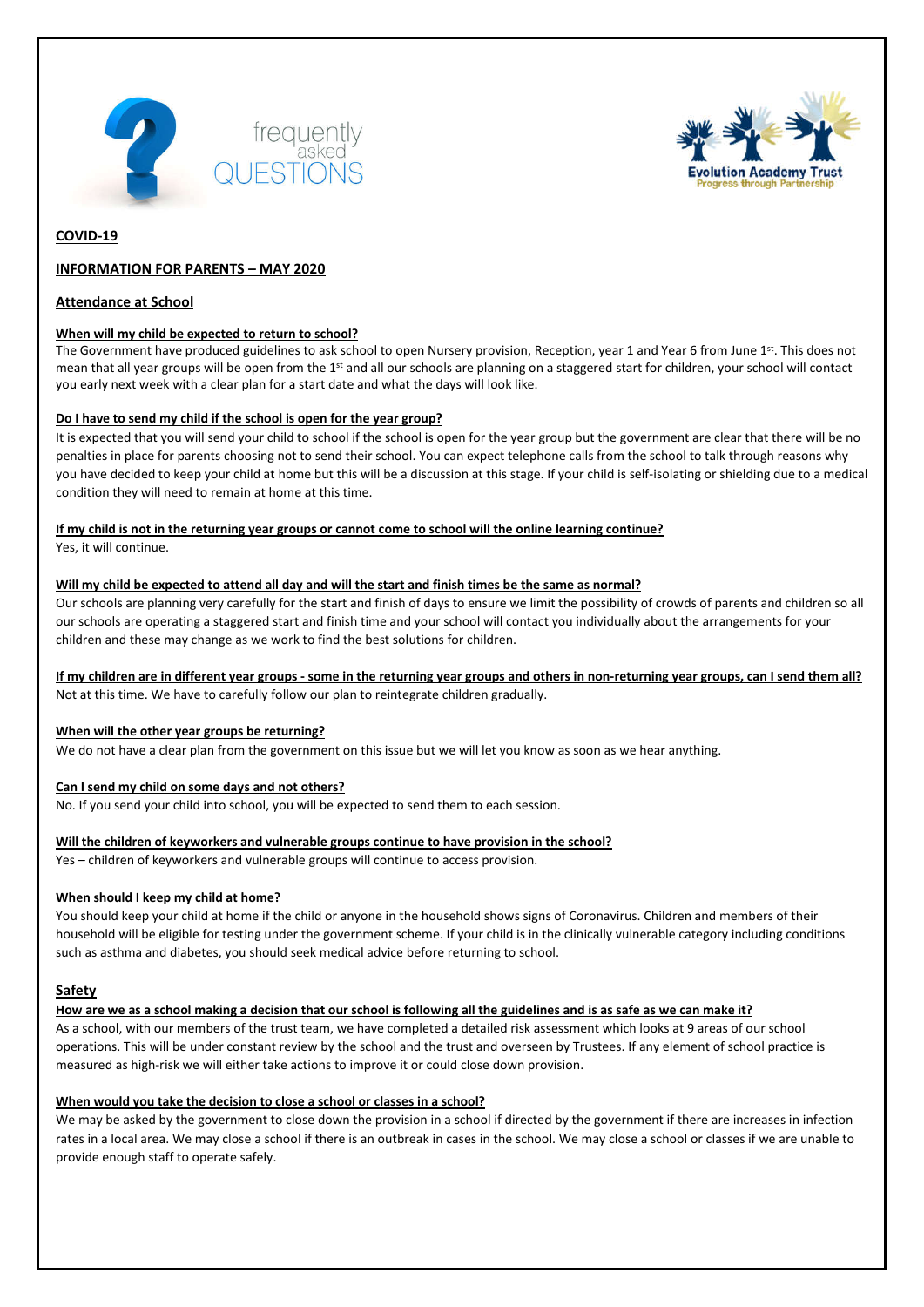### **How will you ensure that drop off and pick up times are safe?**

Each school has a very clear set of guidelines including one –way systems for parents and staggered entry and exit times which we will supervise to ensure that there is limited contact between parents or children at drop off and pick up times. Parents will be encouraged to use telephone or email to communicate with teachers or staff.

### **How will we ensure good hygiene in school?**

**Handwashing** - All children and staff will be encouraged and helped to wash their hand regularly. We have secured large stocks of soap and hand gel to ensure that there is good access across the school.

**Cleaning** – All our schools have new regimes for cleaning which include additional hours for cleaning staff and additional and clear guidelines to ensure all frequently touched surfaces are cleaned regularly including the cleaning of toilets once per hour.

**Resources** – Children will have their own set of pencils, books etc. which will be kept for them only with no sharing.

Home to school Items – Children will not be permitted to bring items from home except water bottles and bags and will not be bringing home resources from school at this time e.g. reading books.

### **Will we be expecting social distancing in school by children and staff?**

All children will be in much smaller groups or 'bubbles' – the number in these groups will always be below the recommendation of 15 and in depending on the size of classrooms will often be as low as 10 or 8. The children in the bubble will stay with this group throughout the day – at break times and lunchtimes and throughout the week and will not come into contact with children in other 'bubbles'. In their group, the layout of the classroom has been designed to ensure that children in the older year groups stay at a distance of 2 metres from each other as much as possible. In reception classes this is much more difficult. We will be keeping our reception groups small and ensuring through our planning that children are distanced as much as possible. Children will not be allowed to move around school building freely to reduce contact with others.

## **What will happen at lunchtimes and Breaktimes?**

Children will keep in their 'bubbles' to play and eat. Strict cleaning will take place before and after and food and children will be instructed to wash their hand before and after food. Children will not be eating in a room with other 'bubbles'. Breaktimes and lunchtimes will be at different times for different 'bubbles' of children.

## **What will happen if there is a confirmed case of coronavirus at the school?**

If a child or staff members develops symptoms of Coronavirus, they will be isolated form the rest of the group, sent home and asked to selfisolate for 7 days and encouraged to access testing. All staff and children attending school will have access to a test of they display symptoms. If the test is positive, we will notify parents and send home the whole group of children for 14 days.

# **Education**

# **What will the education for children look like in school?**

We have exceptional teachers in our schools who will continue to do their best to provide stimulating activities for children in and out of school settings. We will listen carefully to children and parents about how things feel and do our best to make things feel as normal as possible. The teachers will continue to provide lessons in school and continue to make them fun and stimulating. This will include PE lessons in their 'bubble' and work across the curriculum. We will not ask them to engage in any work which would mean close contact with another person, but our teachers will make sure there is plenty of collaboration in different ways.

**Reception** - In our reception classes, we will limit the number of activities available per day and are likely to direct the children to activities to ensure distance. Regular wiping of any shared resources such as bicycles will take place in addition to regular handwashing and any previously shared resources such as play dough will be temporarily unavailable. Children will still sit on the carpet in reception, sing songs and play games, but will be asked to sit apart on spaces.

# **My child has additional needs? Will my child get the provision they need?**

Our dedicated teams will work with all parents but particularly those in vulnerable groups to ensure that children and parents are well prepared for the return. Please contact school directly to discuss the individual and they will work through a plan with you.

# **How will you ensure children understand the new expectations of them and are well prepared for a return?**

Our teams will be working hard over the next week to prepare information, communicate with families by email and video links to ensure children feel well prepared for the return.

# **Will my child have their usual teacher?**

As long as the staff member is at work, we will try to keep children with a known teacher or teaching assistant. Other adults may also be working with them.

### **Will my child need to wear school uniform? Will my child need to wear a mask for school?**

Yes, your child will need to wear school uniform and follow the usual policies on behaviour in school. We would request that children **do not** wear a mask for school.

# **How will you look after the wellbeing of my child?**

The safety and wellbeing of your child are our top priorities. We have a talented team of staff who will be weaving opportunities for children to talk about their experiences and any anxieties they may have during this difficult period. We will of course communicate with you throughout this period and concerns them may express – this is a team effort.